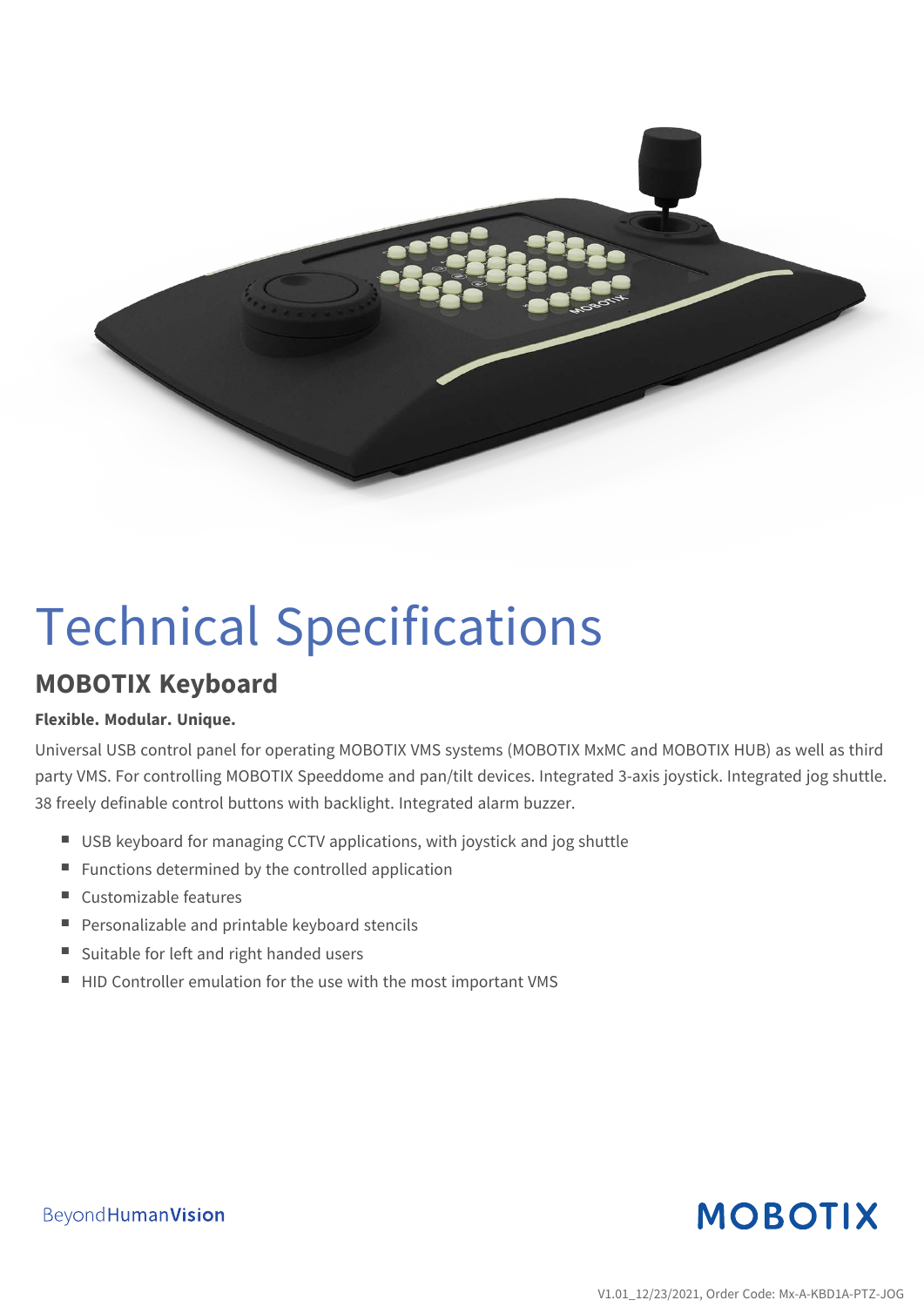## **Technical Specifications**

| <b>Type</b>             | Mx-A-KBD1A-PTZ-JOG                                                                                                |
|-------------------------|-------------------------------------------------------------------------------------------------------------------|
| <b>General Features</b> | Backlit rubber key<br>Alarm buzzer                                                                                |
| Operating system:       | Windows® compatible, Linux® compatible                                                                            |
| <b>Dimensions</b>       | 379x89x224mm (15x3.5x8.8in)                                                                                       |
| Weight                  | 1.4kg (3lb)                                                                                                       |
| Power Supply            | <b>USB</b> powered                                                                                                |
|                         | Power consumption: 350mA max                                                                                      |
| Serial Communication    | $\blacksquare$ USB 2.0                                                                                            |
|                         | Dedicated Virtual Com Port protocol                                                                               |
|                         | Joystick HID 4-axis 40 keys emulation                                                                             |
| Environment             | Indoor usage only                                                                                                 |
| Operating temperature   | from 0°C (32°F) up to +45°C (+113°F)                                                                              |
| Certificates            | EN60950-1, EN62368-1, EN50130-4, EN55022 (Class B), EN61000-6-3, FCC Part<br>15 (Class B), cULus Listed, EAC, KCn |
| Accessories             | Pre-cut stencil for printing customized masks and protective transparent<br>plastic layer                         |